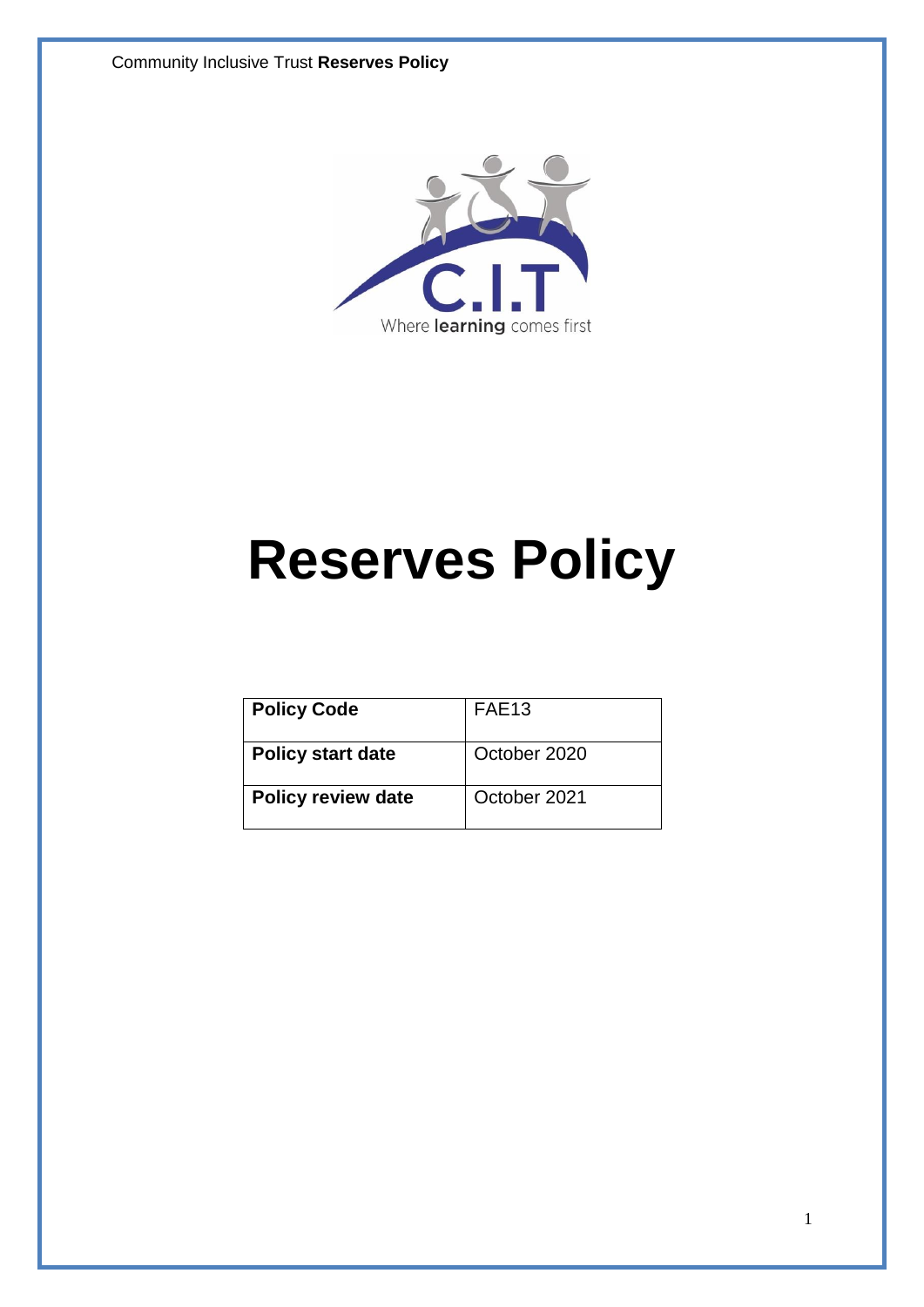**Community Inclusive Trust Reserves Policy** 

# **Contents**

| 7. Charities and Education and Skills Funding Agency Accounting Requirements: 5 |  |
|---------------------------------------------------------------------------------|--|
|                                                                                 |  |
|                                                                                 |  |
|                                                                                 |  |
|                                                                                 |  |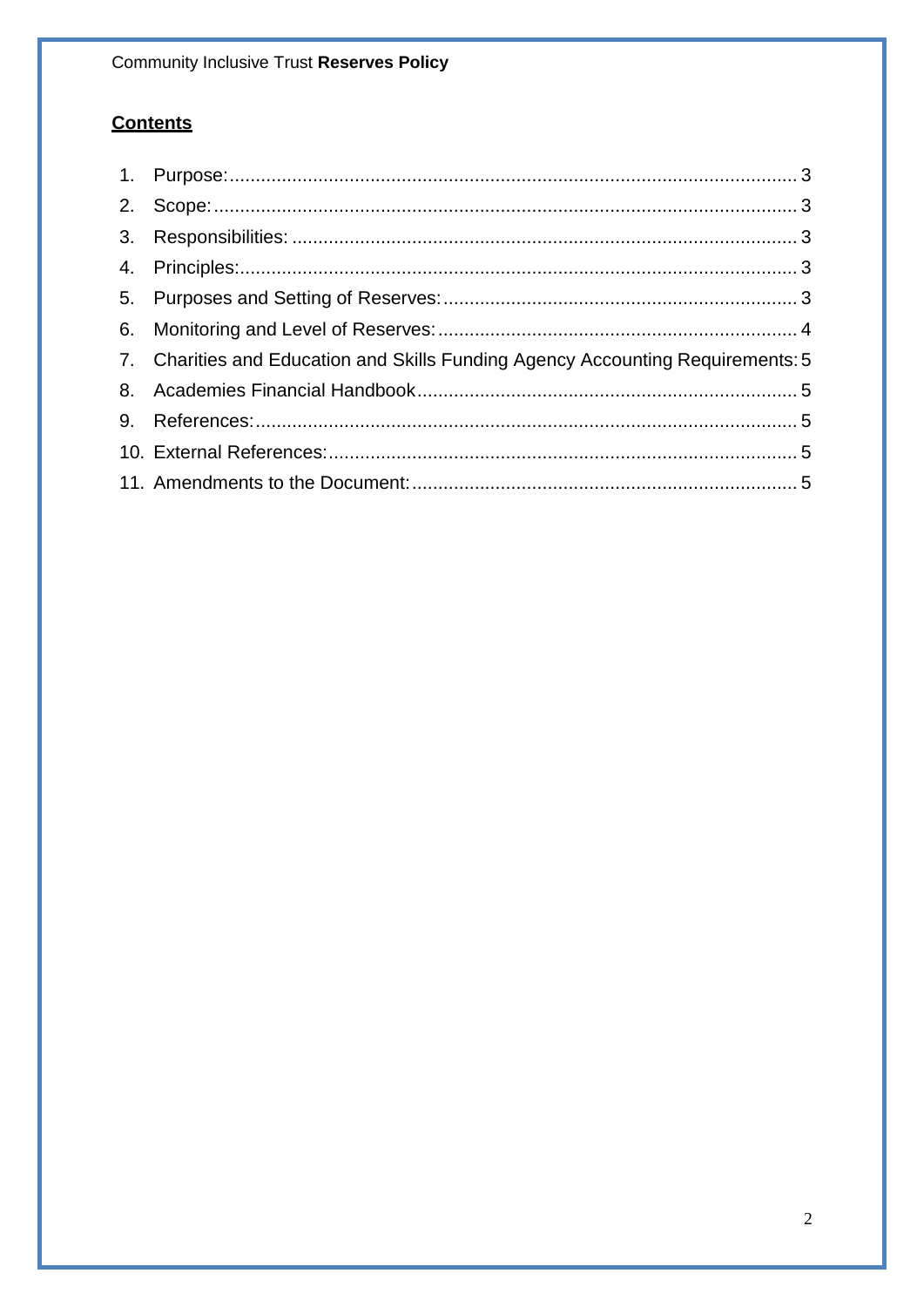#### <span id="page-2-0"></span>**1. Purpose:**

It is the purpose of this policy to ensure the stability of the Trust's organisational operations, so that it has the ability to adjust quickly to changes in financial circumstances, such as large unbudgeted expenditure, cyclical maintenance and working capital.

Charities are required to establish a reserves policy in order to protect their operations. However, regardless of the regulatory requirements establishing reserves that protect the operation of the Trust and contribute to its smooth running is good practice and forms part of its overall financial control and governance framework.

#### <span id="page-2-1"></span>**2. Scope:**

This document is to be used as a basis for setting out some principles that the Trust is recommended to adopt and presents a detailed policy that is approved by the Trust Board.

#### <span id="page-2-2"></span>**3. Responsibilities:**

It is the responsibility of the Board of Trustees for the spending of the Trust's funds in that it is utilised for the purpose intended and there is probity in the use of public funds.

#### <span id="page-2-3"></span>**4. Principles:**

This policy takes into account the following principles:

- 4.1.1 Reserves must have a specific purpose related to future spending or covering current and future risks;
- 4.1.2 The size of the reserves should balance the benefit of current spending with the risks the reserves cover;
- 4.1.3 The reserves should be transparent and maintain the link with the purposes for which the income was given;
- 4.1.4 Reserves should ensure that sufficient resources are available so that unexpected events can be accommodated without causing issues within the current year, generating a deficit or cash flow concerns.

Whilst the DfE require reserves to be limited to a level where its use in the future is known, there is an overriding need to ensure that there is value for money.

The Trust's Reserve Policy is not regarded as a static policy as circumstances will change with time. Therefore, this policy will be reviewed at least annually as part of the Trust's schedule of review.

#### <span id="page-2-4"></span>**5. Purposes and Setting of Reserves:**

The following purposes and setting of reserves are considered appropriate for Community Inclusive Trust: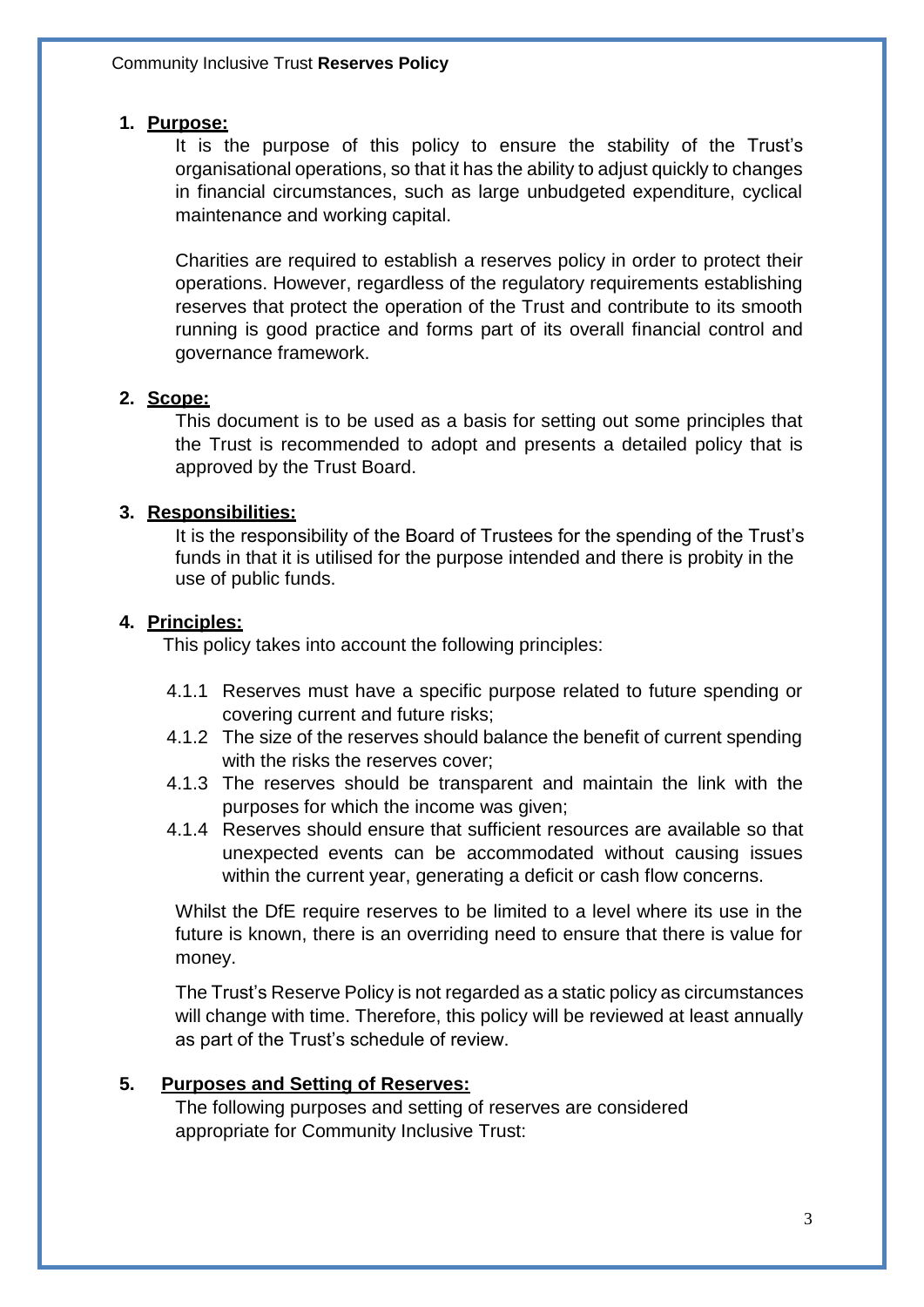5.1 General reserves are to be maintained at a level that are at least 3.5% of the gross income of the schools within the Trust. The aim is to increase this to 5% over a period of 3 years from the date of this policy. However, this level will be reviewed annually by the Board.

Unspent income and/or grants not specifically identified for other purposes will be added to the general reserve. Any in-year deficits will be resourced from this fund as far as possible. If deficits result in the fund falling below the 3.5% threshold, either resources will need to be set aside in the following years budget, or funds will need to be transferred from the capital reserves budget and capital projects be put on hold in order to restore the general reserves fund. If the shortfall is significant, the Accounting Officer may propose to the Trust Board that the fund is restored over more than one year.

5.2 Specific Capital Reserves are to be identified by the Trust Board as part of the five-year strategic plan. As part of the annual budgeting process all schools and the Trust Support Hub should consider whether they wish to propose for additional capital reserves to be established. The school condition and its development/improvements plan should be the main input into the process. Proposals for establishing reserves will need to be agreed with the CEO who will present them to the Trust Board for approval.

#### <span id="page-3-0"></span>**6. Monitoring and Level of Reserves:**

- 6.1.The level of reserves will be monitored throughout the year as part of the normal monitoring and budgetary reporting processes to;
- 6.2.Identify when reserves are drawn on, the reasons and any corrective action, if any, that needs to be taken;
- 6.3.Identify when reserve levels increase or decrease significantly above or below the expected target levels, the reasons and any corrective action, if any, that needs to be taken;
- 6.4.Ensure that this Reserves policy continues to be relevant as the Trust develops in relation to the number of schools, or changes in activities;
- 6.5.Review the statement on reserves in the Trustees' Annual Report where there have been significant changes in the reserves policy or the level of reserves held.
- 6.6.The Trust believes that the funding received in any one year should be used to support the children on roll at the time, unless there is a specific project which requires the accumulation of funding over more than one academic year. The Trust also wishes to ensure the stability of the organisational operations and so, reserve levels should enable us to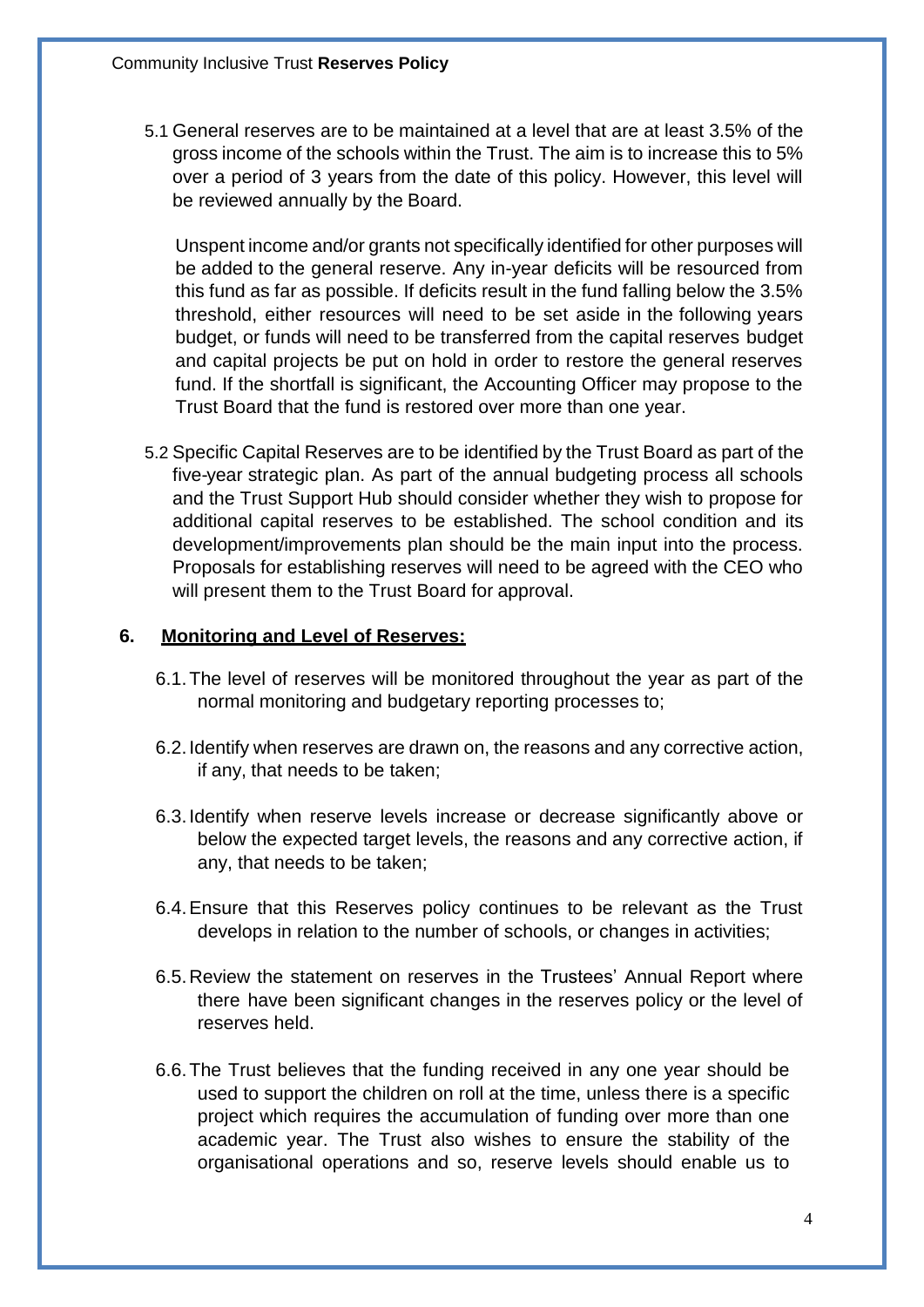react quickly to changes in financial circumstances, for example, large unbudgeted expenditure.

## <span id="page-4-0"></span>**7. Charities and Education and Skills Funding Agency Accounting Requirements**

- 7.1. The Trust is required to report in its accounts the level of reserves held split between restricted general funds, restricted capital fund and unrestricted funds. For the purposes of clarification regarding the different types of reserves above, the general reserve and the specific capital reserve referred to in this policy are both unrestricted funds. The Trust has discretion to move resources from unrestricted to restricted funds but not in the other direction and can also transfer from restricted general funds to restricted capital funds.
- 7.2. As the Trust's entire operations are for educational provision, all resources whether

restricted or not would be used to support the same purpose.

## <span id="page-4-1"></span>**8. Academies Financial Handbook**

Any employee as part of their roles and responsibilities that are referring to this document must also have an understanding and knowledge of the Academies Financial Handbook. If the Academies Financial handbook differs from these procedures, please bring it to the attention of the Central Finance Team. The link to the Academies Financial Handbook is below.

<https://www.gov.uk/guidance/academies-financial-handbook>

## <span id="page-4-2"></span>**9. References**

- 9.1. CIT Finance Policy V3 2020-21
- 9.2. CIT Financial Operating Procedures Handbook V3 2020-21

## <span id="page-4-3"></span>**10. External References**

Academies Financial Handbook 2020.

## <span id="page-4-4"></span>**11. Amendments to the Document:**

September 2020 – hyperlinks and references updated to 2020